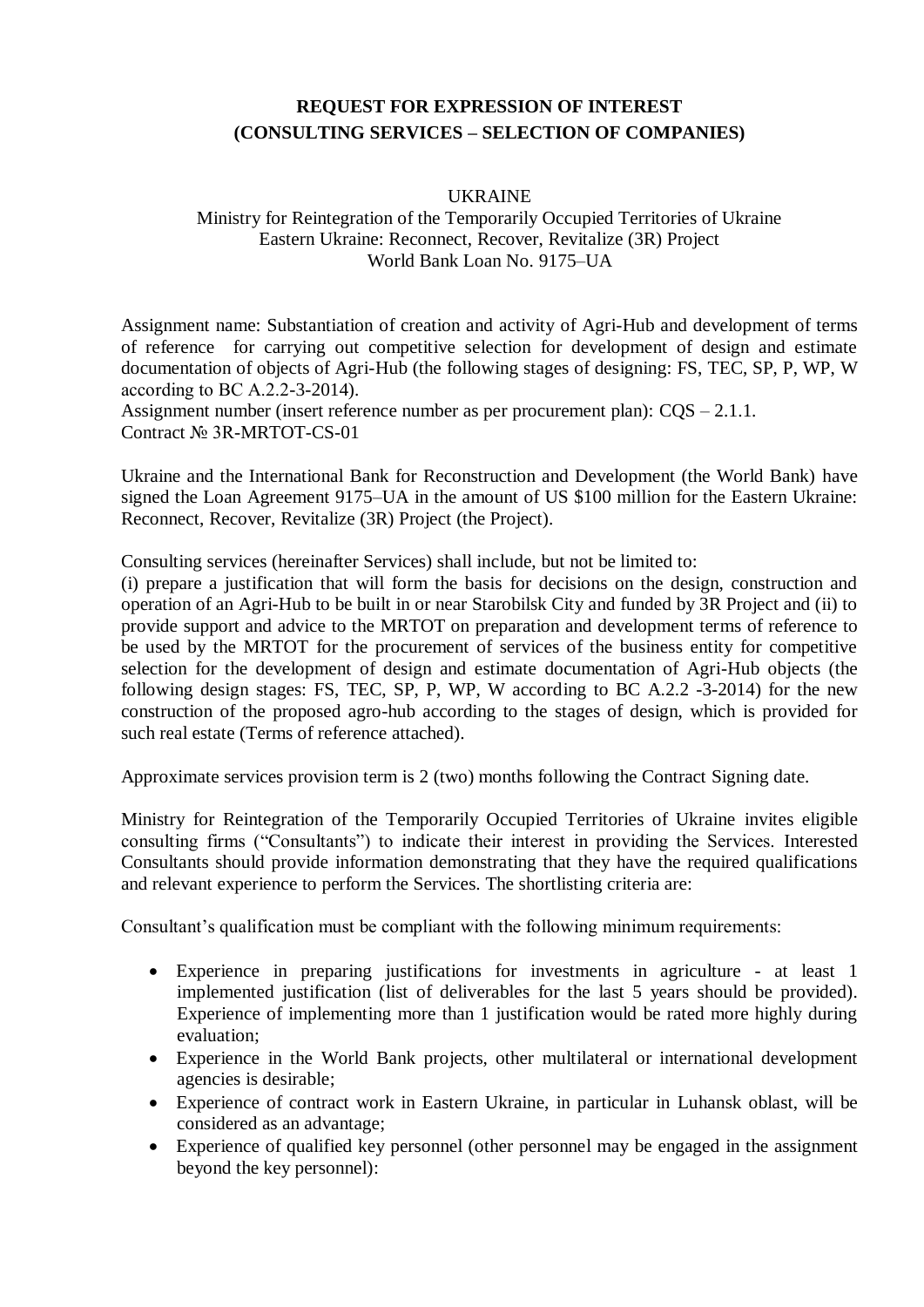## o **Key expert 1. Head of the expert group - overall management**

- Masters' degree in a relevant science (agriculture, project management or economy);
- At least 10 years of experience in conducting agri / food business analysis and / or performing similar tasks;
- At least 7 years of experience in drafting of analytic report/papers;
- Project managements experience;
- Working level in spoken and written Ukrainian and English.

## o **Key expert 2. Agricultural sector development expert**

- Masters' degree in a relevant science (agriculture or economy);
- At least 7 years of experience in agriculture/food business;
- At least 5 years of experience in drafting of analytic report/papers;
- Working level in spoken and written Ukrainian and English.

## o **Key expert 3. Agricultural economy expert**

- Masters' degree in a relevant science (agriculture or economy);
- Experience in agriculture  $\ell$  of the economy and experience in performing similar tasks for at least 7 years;
- At least 5 years of experience in drafting of analytic report/papers;
- Working level in spoken and written Ukrainian and English.

## o **Key expert 4. Construction and/or Engineering expert**

- higher education (in the field of construction, engineering, architecture, design or other specialized education) to provide a copy of the diploma;
- confirmed experience in the construction industry for at least 7 years (provide a copy of the employment history, employment contracts);
- $\blacksquare$  not less than five (5) years of confirmed work experience in the specialty in the field of design and engineering (provide a copy of the employment history, employment contracts);
- knowledge of Ukrainian laws and regulations, building codes in the field of construction and design;
- Working level in spoken and written Ukrainian and English including knowledge of technical terminology;

#### o **Key expert 5. Expert on social and environmental protection**

- Master's degree in ecology and environment and / or social sciences;
- At least 5 years of experience in environmental management and / or social impact (including gender policy, citizen involvement / beneficiary feedback);
- Experience working with environmental management and / or social participation in infrastructure projects funded by international financial and donor organizations is an advantage;
- Experience in preparing environmental impact assessment documents (EIAs) in construction projects is an advantage;
- Working level in spoken and written Ukrainian and English, including knowledge of technical, environmental and social terminology related to the Project;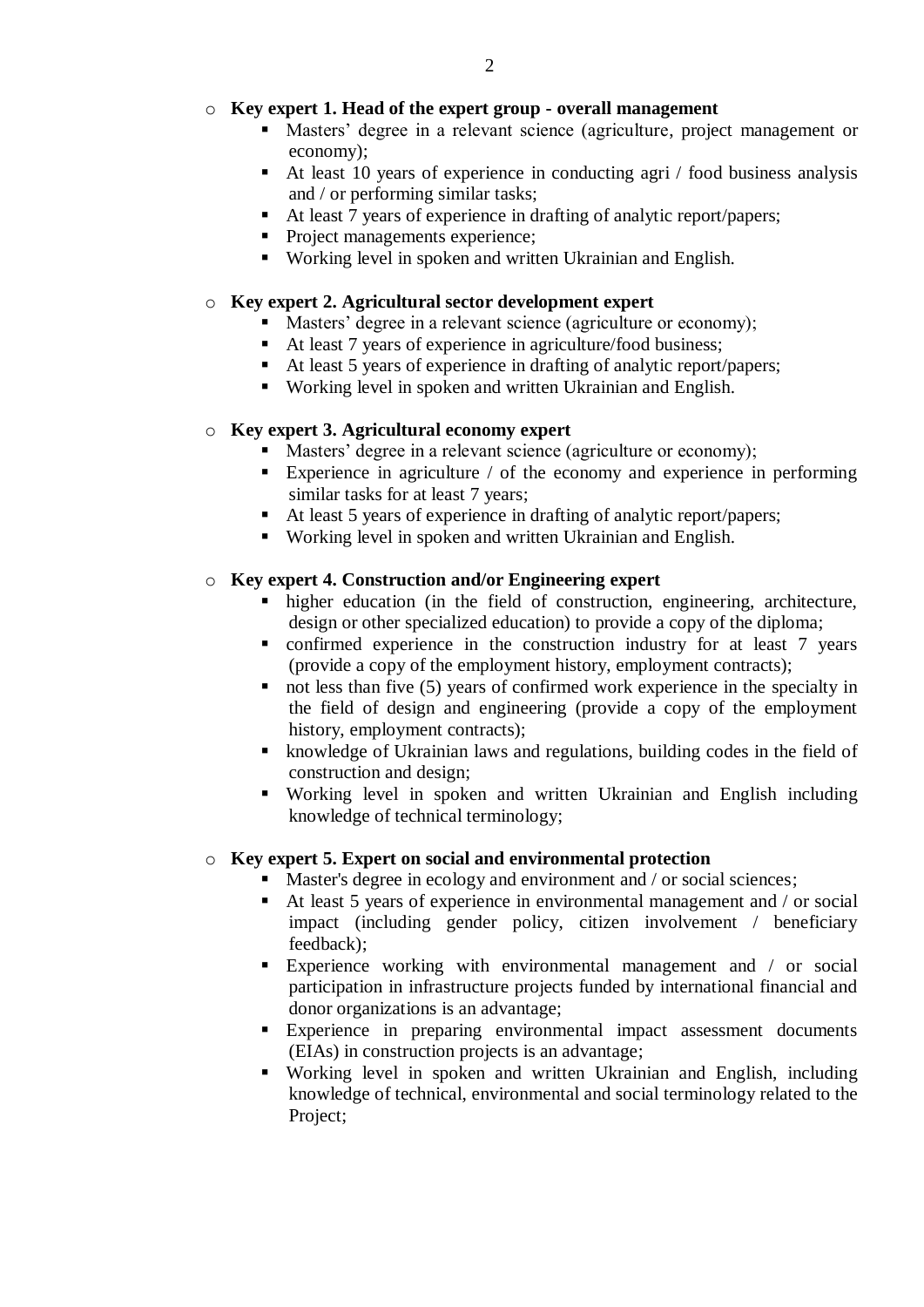A consultant will be selected under CQS (Selection Based on Consultant Qualifications) selection method as set out in the World Bank Procurement Regulations for IPF Borrowers", dated July 2016, revised November 2017, August 2018 and November 2020 (Procurement Regulations).

The attention of interested Consultants is drawn to Section III, paragraphs, 3.14, 3.16, and 3.17 of the Procurement Regulations, setting forth the World Bank's policy on conflict of interest.

Consultants may associate with other firms to enhance their qualifications, but should indicate clearly whether the association is in the form of a joint venture and/or a sub-consultancy. In the case of a joint venture, all the partners in the joint venture shall be jointly and severally liable for the entire contract, if selected.

Additional information can be obtained during business hours from the address below from 10:00 to 17:00 local time.

Please, send your expression of interest in writing to the address below (per mail, e-mail or delivered personally) before 16:00 local time till **February 15, 2022.**

Ministry for Reintegration of the Temporarily Occupied Territories of Ukraine room 315, Chokolivsky Boulevard, 13, Kyiv, 03186, Ukraine. Contact person: **Roman Voloskovets** Tel./ +38 (068) 115-50-89 E-mail: [bukhtiyarovams@minre.gov.ua;](mailto:bukhtiyarovams@minre.gov.ua) copy: [voloskovets@minre.gov.ua,](mailto:voloskovets@minre.gov.ua) [vrv07@ukr.net.](mailto:vrv07@ukr.net)

Please, indicate the subject:  $\angle$  CQS – 2.1.1 – expression of interest».

**State Secretary of the Ministry for Reintegration of the Temporarily Occupied Territories of Ukraine K. VASHCHENKO**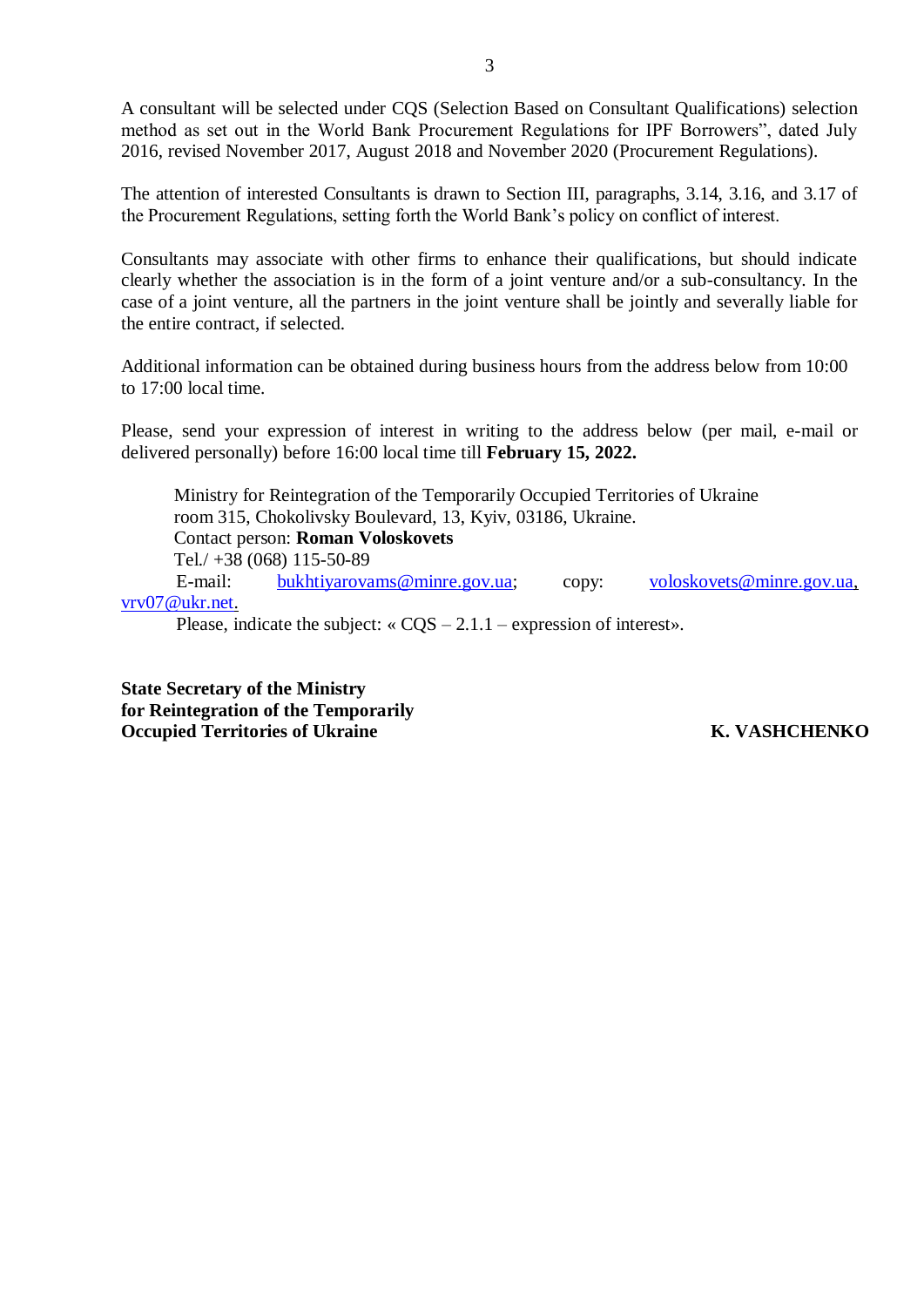## **TERMS OF REFERENCE**

for Consulting Services (Consulting company)

**«Substantiation of creation and activity of Agri-Hub and development of terms of reference for carrying out competitive selection for development of design and estimate documentation of objects of Agri-Hub (the following stages of designing: FS, TEC, SP, P, WP, W according to BС A.2.2-3-2014)»**

(Contract No. 3R-MRTOT-CS-01)

(Procurement code No. 2.1.1)

Country: Ukraine Project: Eastern Ukraine: Reconnect, Recover, Revitalize (3R) Project Sectors: social development, transport and agricultural World Bank Loan No. 9175–UA Project ID No.: P172348

The following terms of reference outline the approach and scope for the preparation of a feasibility study for development of an Agricultural logistics and service hub in or around Starobilsk City, Luhansk oblast and development of the terms of reference for carrying out competitive selection for development of design and estimate documentation of the corresponding objects. This contract will be financed by the IBRD funds (World Bank).

### **I. BACKGROUND AND RATIONALE**:

1

1. The conflict in Eastern Ukraine continues to impact the lives and livelihoods of millions of Ukrainians. Since the outbreak of conflict in Eastern Ukraine in 2014, over 13,200 people have been killed and 2.7 million persons displaced. The outbreak of conflict in 2014 severely impacted socio-economic activity in Ukraine's eastern industrial heartland—pre-conflict the Donetsk and Luhansk regions accounted for almost one-quarter of Ukraine's industrial activity and an equal share of its exports. Over five million eastern Ukrainians have been affected by the conflict, including damage to infrastructure, interruption of services, restrictions of movement, loss of employment and psychosocial impacts.<sup>1</sup> While humanitarian impacts continue to be felt, particularly in NGCAs and along the Contact Line, seven years into the conflict there are increasing calls for mid- to longer-term development interventions to promote economic revitalization and integration of the region as part of Ukraine's broader efforts toward growth and reform.

2. In response to a request from the Government of Ukraine (GoU) the World Bank has provided US\$100 million to finance the *Eastern Ukraine: Reconnect, Recover, Revitalize (3R) Project*. Luhansk Oblast GCAs are the geographic focus of the project given the region's acute lack of connectivity and economic opportunity compared to other areas of Eastern Ukraine, and to promote economic recovery of the region through a focus on agricultural development in line with the World Bank's broader support for Ukraine's land and agricultural reform agenda.

<sup>1</sup> European Union, United Nations and World Bank, 2015, *Recovery and Peacebuilding Assessment for Eastern Ukraine.* World Bank 2017, *Ukraine: Socio-Economic Impacts of Internal Displacement and Veteran Return*.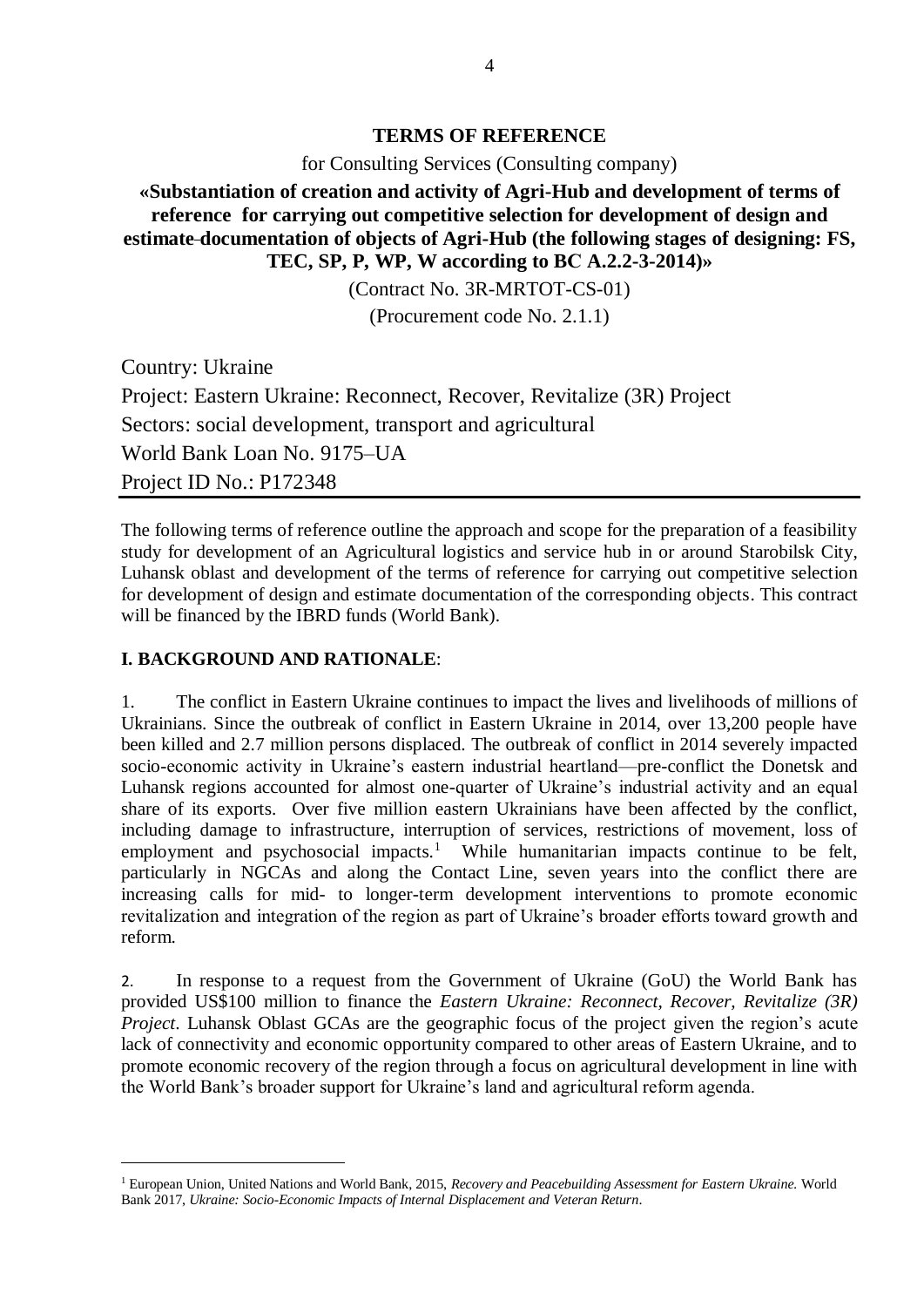3. The objective of the 3R Project is to improve transport connectivity and promote agricultural sector recovery in project areas with the active engagement of conflict-affected communities. The project seeks to reinforce national commitment to recovery and development of Eastern Ukraine and highlights the benefits of socio-economic connectivity in support of a future settlement. The 3R Project has four components: 1) RECONNECT - Roads investments to link rural communities to processing, markets, and services; 2) RECOVER - Agriculture investments to support sector recovery and modernization; 3) REVITALIZE: Implementation support, community engagement and communications; and 4) Contingent emergency response component. The project became legally effective in March 2021 and will be under implementation for a 5-year period.

4. The Project is focusing on the so called "agricultural and services triangle"(see map 1) which includes Starobilsk, as the agricultural center of Luhansk GCA and intersection of agrarian producers from north and south Luhansk Oblast as well as home to the largest grain storage center in Luhansk GCAs; Svatove which serves as a railway hub for agricultural goods and a gateway to markets in the rest of Ukraine and for export; and Severodonestsk and surrounding population centers as the service hub and defacto capital of Luhansk GCA, with the potential for agroindustrial growth, and where the majority of IDPs in Luhansk GCAs (274,000) are registered. Agriculture sector development considered to be extended to the northern rayon such as Troitskyi, Bilokurakinskiy as the key agricultural area in northern Luhansk Oblast GCAs.



# **Map 1: Project sites**

5. For the implementation of Component 2 of the 3R Project, "Recover," the World Bank team and GoU has identified agricultural areas of Luhansk GCAs as a potential target area for investment due to: 1) the relative lack of connectivity and isolation of Luhansk oblast; 2) disruptions of markets and service networks in the region due to conflict with significant socioeconomic impacts: 3) the linkages of the opening of Ukraine's land market/land reform (also supported by the WB) and agricultural potential of the area; and 4) more limited investment by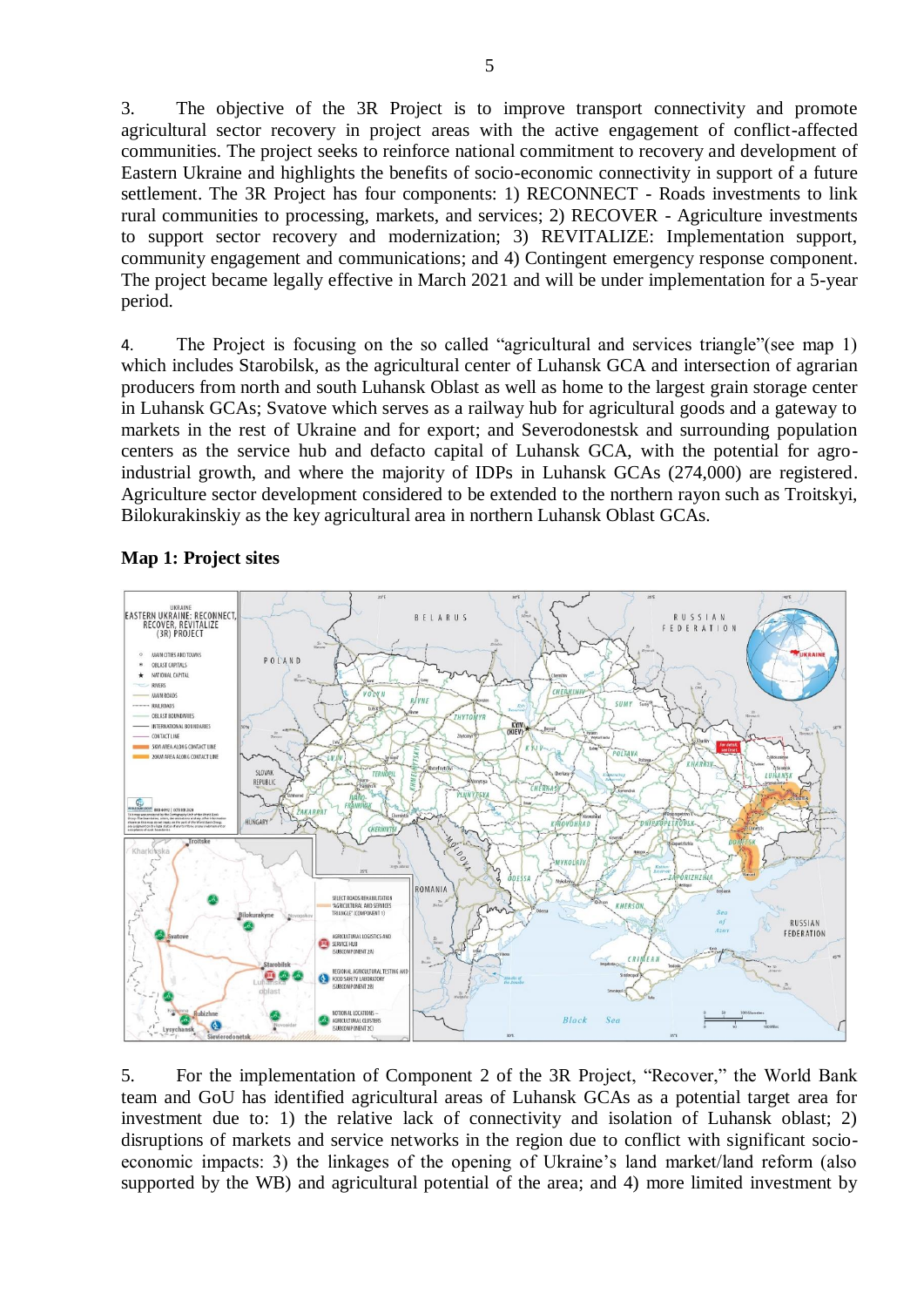other international partners in medium-size socio-economic infrastructure in the area compared to Donetsk GCAs. Component 2 has three subcomponents:

- a. **Agricultural logistics and service hub (agri-hub):** The agri-hub will be built in or around Starobilsk City, a key agricultural center of the Luhansk Oblast GCAs and a key link in the agricultural and services triangle;
- b. **Regional agricultural testing and food safety laboratory.** The laboratory will establish a regional agricultural testing and food safety laboratory in the Luhansk Oblast GCAs. The regional facility will fill a critical gap following the loss of the agricultural product testing;
- c. **Agriculture Cluster Development**: The 3R project will support rural development in the Luhansk Oblast GCAs through piloting productive smallholder farming and value chain development in order to increase the income of small and household-level producers through a small number of innovative community-based agricultural development clusters.

# **ІІ. OBJECTIVE OF THE ASSIGNMENT**

The objective of the task is to (i) prepare a justification that will form the basis for decisions on the design, construction and operation of an Agri-Hub to be built in or near Starobilsk City and funded by 3R Project and (ii) to provide support and advice to the MRTOT on preparation and development terms of reference to be used by the MRTOT for the procurement of services of the business entity for competitive selection for the development of design and estimate documentation of Agri-Hub objects (the following design stages: FS, TEC, SP, P, WP, W according to BC A.2.2 -3-2014) for the new construction of the proposed agro-hub according to the stages of design, which is provided for such real estate.

The consulting firm will provide services under the supervision of the Ministry for Reintegration and Temporarily Occupied Territories of Ukraine (MRTOT) as the implementing agency for the 3R Project and in close collaboration with the World Bank as well as Ministry of Agricultural Policy and Food (MAPF), Luhansk Regional State Administration and Starobilsk city territorial community of Luhansk Region.

#### **ІІІ. SCOPE OF THE STUDY**

This feasibility study will focus primarily on understanding the production and economic structure of the current including, but not limited to domestic fresh produce/meat/dairy/ cereals and oilseeds supply chains and wholesale markets operations across the government-controlled territory of the Luhansk region and development of terms of reference for carrying out competitive selection for development of design and estimate documentation of objects of Agri-Hub (the following stages of designing: FS, TEC, SP, P, WP, W according to ВС A.2.2-3-2014). The other initial elements that the study would focus on relate to the following:

- Gaps and limitations of the current domestic food supply chain system and current foodsupply logistics;
- Current food transport and logistics systems and attributable costs;
- Size/capacity and cost of the proposed agri-business hub;
- Sites and/or locations and basic appraisal criteria;
- Revenue and cost of the agri-business hub and suggested sources of capital;
- Operational characteristics of the agri-business hub facilities (ex. cold storage, packing houses, washing, grading, palletizing, business meeting spaces an office building for administration and business development support; an innovative online trading platform to link producers and traders; and required ancillary infrastructure, including the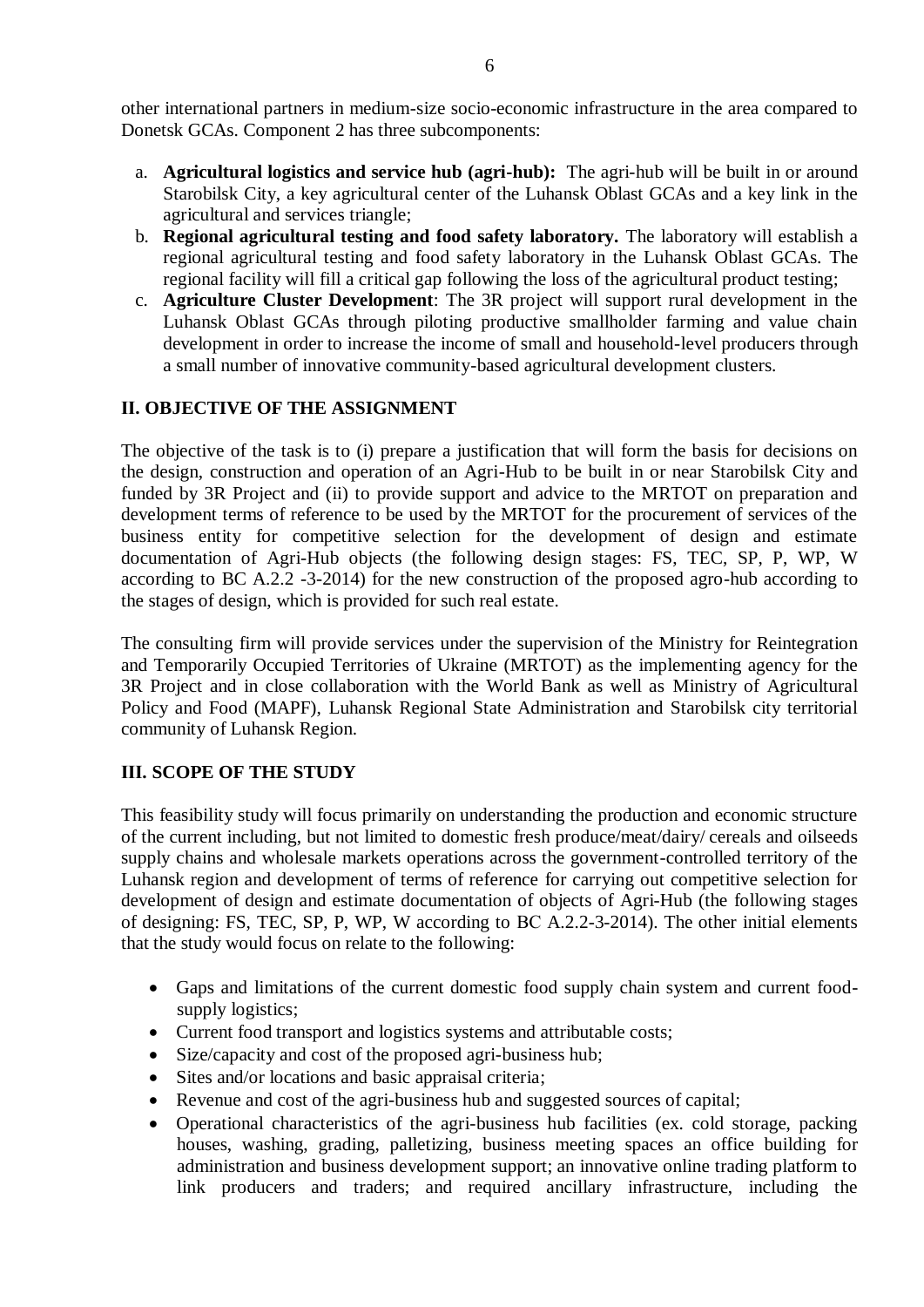rehabilitation and upgrading of the local access road, connections to electricity, water and waste water, alternative energy sources, fire safety measures, and communication etc.) and services (ex. price and market information platforms, advisory services, veterinary services, food safety certification, an agricultural services support area to attract and house a wide range of private service providers, such as for machinery repair, agricultural inputs, technical or advisory services, and technology demonstrations etc.);

- Assessment of compliance with current legislation and requirements for new legislation/regulations;
- The development context in terms of the Starobilsk city/Starobilsk city territorial community plans and integration with sustainability/livability considerations;
- Project risk assessment (including elite capture risks) and hub development phasing options;
- Preliminary assessment of costs and financial operation models, assessment of optimal management and operational arrangements, including based on consultation with target small- and mid-sized agricultural producers in the region on their needs and preferences, and the potential of a cooperative management model;
- Investor/Operator Business Model;
- Business plan of commercial activity of Agri-Hub;
- Marketing plan of the Agri-Hub;
- Preliminary drawings and maps<sup>2</sup>;

1

- Future Strategies for agri-business that would integrate expanded fresh food product (meat, fish and seafood, dairy, poultry, and flowers), rail and trans-shipment facilities, renewable energy developments, added-value business (warehousing, processing);
- Job creation potential and other socio-economic externalities;
- Preparation of a terms of reference that the MRTOT can use to purchase the services of an economic entity for competitive selection for the development of design and estimate documentation of Agri-Hub objects (the following design stages: FS, TEC, SP, P, WP, W according to ВС A .2.2-3-2014).

LOCATION: The study would focus on identifying options for the location of the agri-business hub for the following criteria:

- Consolidation and/or assembly points within the government-controlled region of Luhansk for including, but not limited to fruit and vegetable/meat/dairy production, distribution, and sales. In the form of existing wholesale and retail market locations, courier and transport company locations, routes/destinations when transporting food product, and population and consumption levels within the region and outside;
- Availability of suitable sites that meet key benchmark criteria for produce wholesale market development and food supply chain logistics efficiency (ex. access to labor and access to utilities);
- Integration with city/territorial community -wide development plans and added-value business investment;
- Sustainable choice of place that based on the environmental and social screening, applying the approaches identified in 3R project documents applying the World Bank's Environment and Social Framework.

SIZE/CAPACITY OF FACILITY: The feasibility study will assess the size of the proposed agribusiness hub based on the following data analysis and elements:

<sup>&</sup>lt;sup>2</sup> Detailed technical and architectural designs with costing and bill of quantities are not subject to this assignment.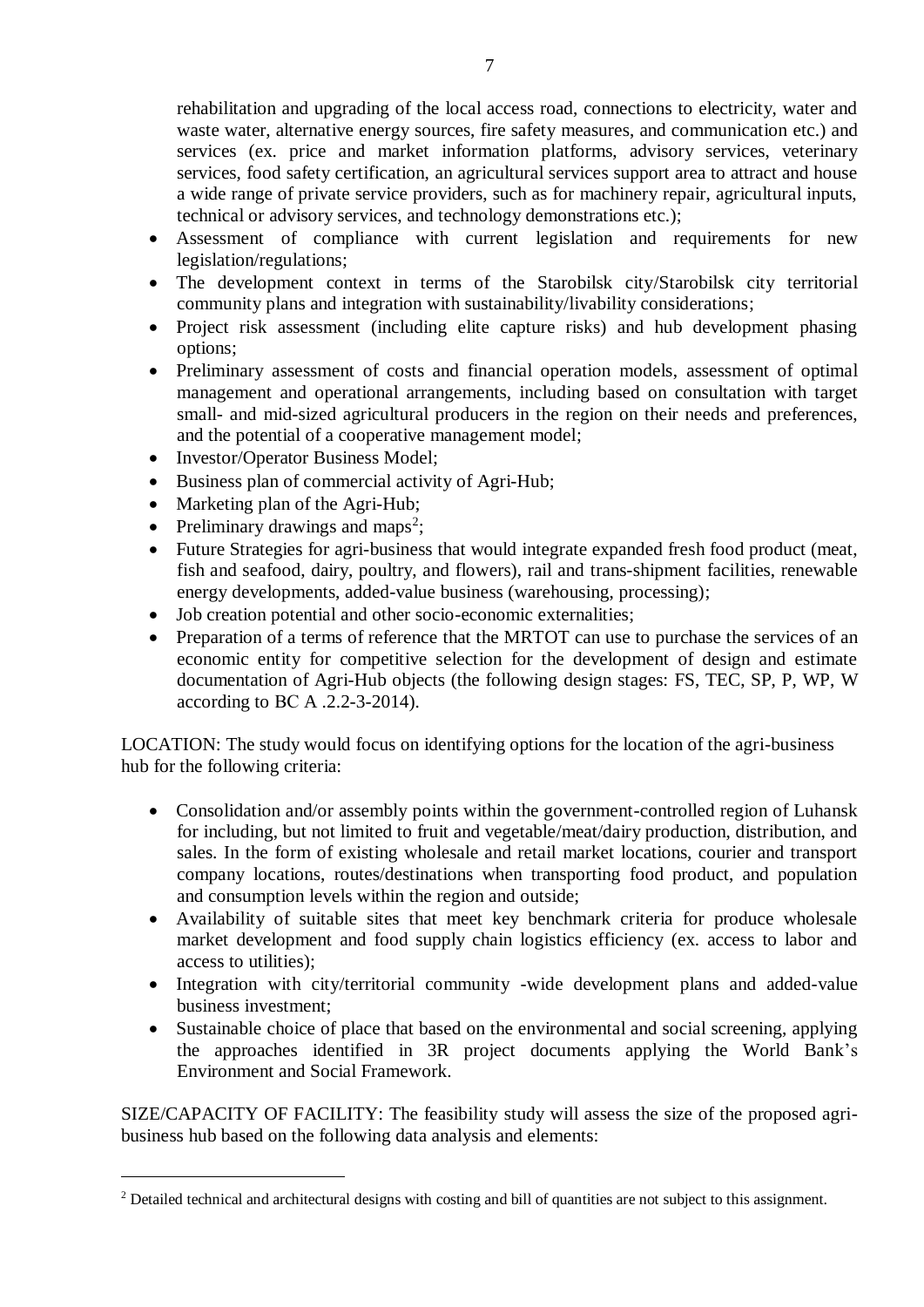- Production / logistics facilities and flows of including, but not limited to grain and oilseeds, for the needs of fruits, vegetables, meat, dairy products;
- Existing points of consolidation;
- Population and consumption trends on the region's and adjacent markets;
- Approximate indicators of capacity and storage size of the granary, approximate capacity of the grain dryer, etc.;
- Approximations of throughput capacity and size (area) based on a standard euro pallet size (600kg) and a warehouse rotation/turnover of pallet places; approximation of circulation area; approximation of total site area in hectares;
- Supply chain input systems based on the number of farmers bringing produce to the facility;
- Supply chain input systems based on the number of farmers acting as agents for other farmers and bringing a consolidated load to the facility;
- The number of buyers and/or customers visiting the facility to purchase and/or collect produce for retail or food service outlets;
- The supply chain input and output system for larger wholesalers and importers/exporters.

SUSTAINABILITY: The feasibility study will focus on the environmental impact of the waste produced by the facility allowing the following elements:

- Volume of additional organic waste;
- Volume of additional inorganic waste;
- Impact of industrial waste on the local waste management system (landfill);
- Reuse of industrial waste (for example, use of industrial waste as biomass for the production of electricity and / or heat);
- Efficient water use and wastewater treatment during production;;
- Sustainability of constructed structures;
- Use of renewable energy (ex. photovoltaic, anaerobic digestion, etc.) to reduce energy requirements.

# **IV. ACTIVITIES**

4.1. The following activities would be undertaken in preparation of the feasibility study:

- Prepare work plan and timeline for approval by the MRTOT;
- Conduct meetings with key government stakeholders to understand their needs and expectations, including but not limited to MRTOT, MAPF and Luhansk Regional State Administration and Starobilsk city territorial community of Luhansk Region;
- Conduct focus-group discussions with small and medium-sized farmers in the likely coverage area around Starobilsk city/territorial community;
- Visit 2-3 sites for possible Agri-hub locations to assess the various considerations for site selection;
- Submit the draft feasibility study to the MRTOT and key government stakeholders for review and feedback;
- Present draft feasibility study to the MRTOT and key government stakeholders;
- Present the final study to MRTOT and key government stakeholders;
- Submit the final feasibility study.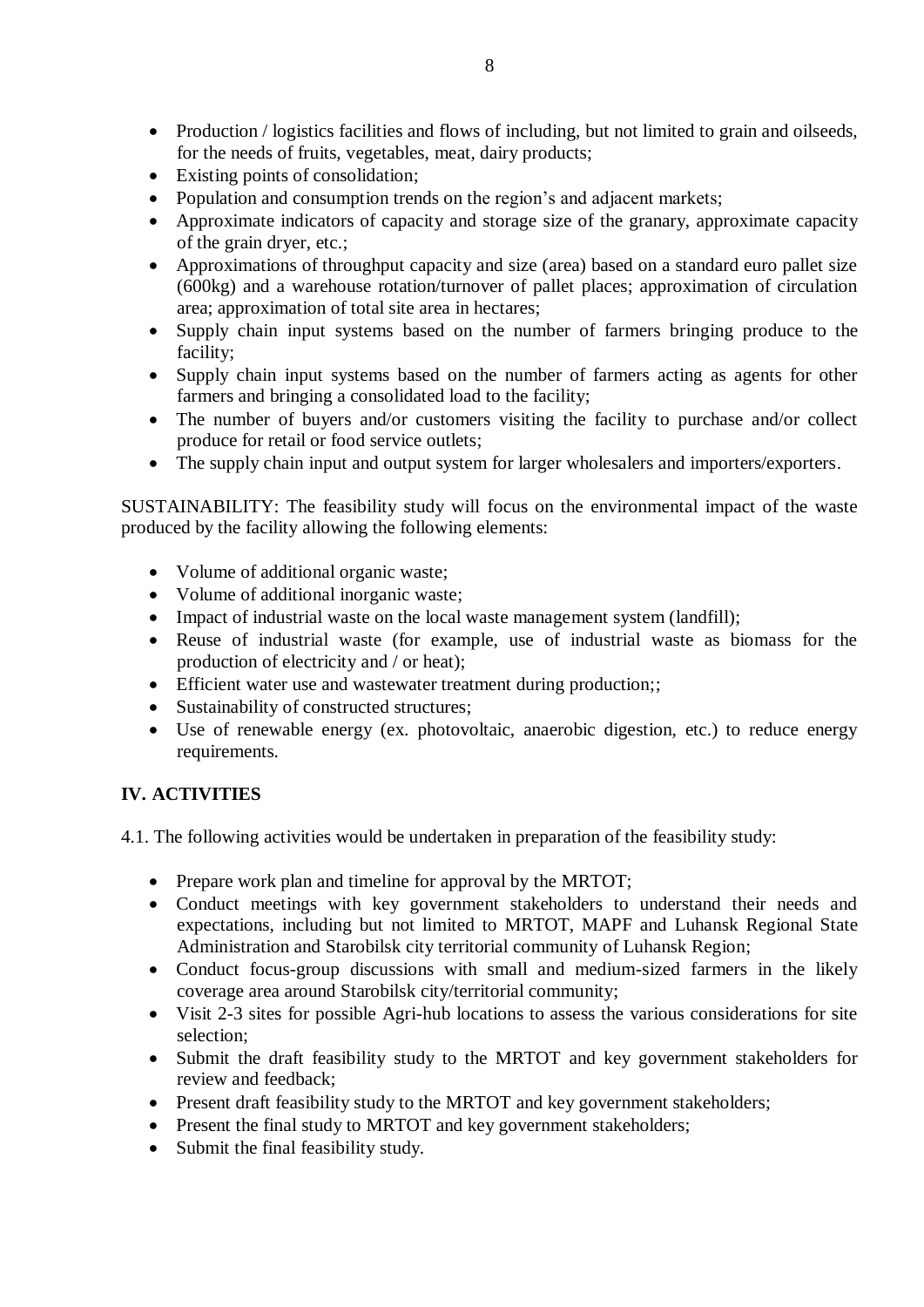4.2. During the development of the terms of reference, which will be used by the MRTOT for the procuring of services of the business entity for competitive selection for the development of design estimates of agro-hubs (the following stages of design: FS, TEC, SP, P, WP, W according to ВС A.2.2-3-2014) the following measures will be taken:

- Formation and development of the draft of the terms of reference according to the accepted substantiation of creation and activity of an Agri-hub taking into account consultations, comments and requirements of the MRTOT and the World Bank in Ukrainian and English. The outline of the terms of reference to be developed should be considered and acceptable to the MRTOT and the World Bank.
- Sending the draft terms of reference for consideration and approval to the MRTOT and the World Bank in English and Ukrainian.
- Finalization of the terms of reference based on the comments of the World Bank and the MRTOT, inclusion in the developed terms of reference, if necessary, changes and additions and sending the revised draft terms of reference for consideration and approval to the World Bank in English and Ukrainian.
- Provision of agreed terms of reference in English and Ukrainian in paper and electronic form in \*.docx format.

The terms of reference should determine all the necessary stages of development of design and estimate documentation in accordance with the legislation of Ukraine, in particular the State building codes A.2.2-3-2014 (the following stages of design: FS, TEC, SP, P, WP, W) with changes and additions, if such were or will be.

# **V. DELIVERABLES**

In carrying out this task, the following measures should be taken and appropriate materials prepared:

- Work Plan and timeline:
- Draft of substantiation of creation and activity of Agri-Hub;
- Draft presentation of substantiation of creation and activity of Agri-Hub;
- Final presentation of substantiation of creation and activity of Agri-Hub;
- Terms of reference for competitive selection for the development of design and estimate documentation of Agri-Hub objects (the following stages of design: FS, TEC, SP, P, WP, W according to BC A.2.2-3-2014);

All documents prepared and approved by MRTOT shall be provided in Ukrainian and English in hard (in 2 counterparts) and in electronic form in the format and number of copies acceptable to the MRTOT. The consultant must provide translation / interpretation of materials from Ukrainian into English and / or from English into Ukrainian, in the framework of the contract (if necessary). In case of receiving the documents of unsatisfactory quality and which are not compliant with the agreed terms and conditions of the Contract, MRTOT shall submit to Consultant substantiated comments to the document (laid out in \*.doc (\*.docx) format) within 7 business days following the moment of receiving the appropriate document from Consultant. In this case, Consultant shall pay attention to the comments in the document, make necessary corrections and submit the updated document to MRTOT within one-week term (5 business days) following the moment of receiving the appropriate document from MRTOT.

# **VІ. SELECTION CRITERIA**

The MRTOT invites relevant consulting firms ("Consultants") to express their interest in providing services. Interested consulting firms should provide information demonstrating that they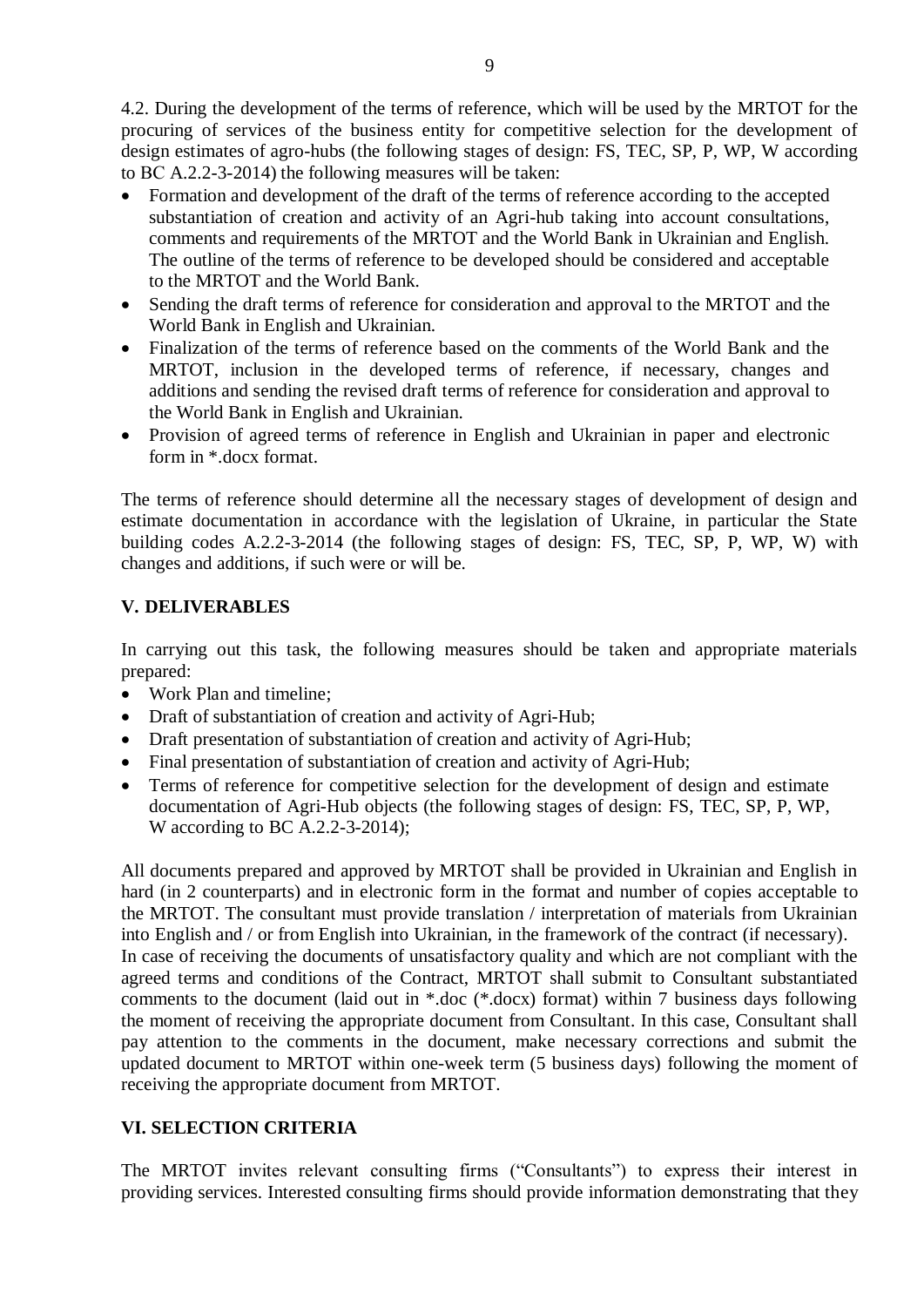have the necessary qualifications and relevant experience to provide the services. Selection criteria:

- Experience in preparing justifications for investments in agriculture at least 1 implemented justification (list of deliverables for the last 5 years should be provided). Experience of implementing more than 1 justification would be rated more highly during evaluation;
- Experience in the World Bank projects, other multilateral or international development agencies is desirable;
- Experience of contract work in Eastern Ukraine, in particular in Luhansk oblast, will be considered as an advantage;
- Experience of qualified key personnel (other personnel may be engaged in the assignment beyond the key personnel):

#### o **Key expert 1. Head of the expert group - overall management**

- Masters' degree in a relevant science (agriculture, project management or economy);
- At least 10 years of experience in conducting agri / food business analysis and / or performing similar tasks;
- At least 7 years of experience in drafting of analytic report/papers;
- Project managements experience;
- Working level in spoken and written Ukrainian and English.

## o **Key expert 2. Agricultural sector development expert**

- Masters' degree in a relevant science (agriculture or economy);
- At least 7 years of experience in agriculture/food business;
- At least 5 years of experience in drafting of analytic report/papers;
- Working level in spoken and written Ukrainian and English.

#### o **Key expert 3. Agricultural economy expert**

- Masters' degree in a relevant science (agriculture or economy);
- Experience in agriculture  $\ell$  of the economy and experience in performing similar tasks for at least 7 years;
- At least 5 years of experience in drafting of analytic report/papers;
- Working level in spoken and written Ukrainian and English.

#### o **Key expert 4. Construction and/or Engineering expert**

- higher education (in the field of construction, engineering, architecture, design or other specialized education) to provide a copy of the diploma;
- confirmed experience in the construction industry for at least 7 years (provide a copy of the employment history, employment contracts);
- $\blacksquare$  not less than five (5) years of confirmed work experience in the specialty in the field of design and engineering (provide a copy of the employment history, employment contracts);
- knowledge of Ukrainian laws and regulations, building codes in the field of construction and design;
- Working level in spoken and written Ukrainian and English including knowledge of technical terminology;

#### o **Key expert 5. Expert on social and environmental protection**

Master's degree in ecology and environment and / or social sciences;